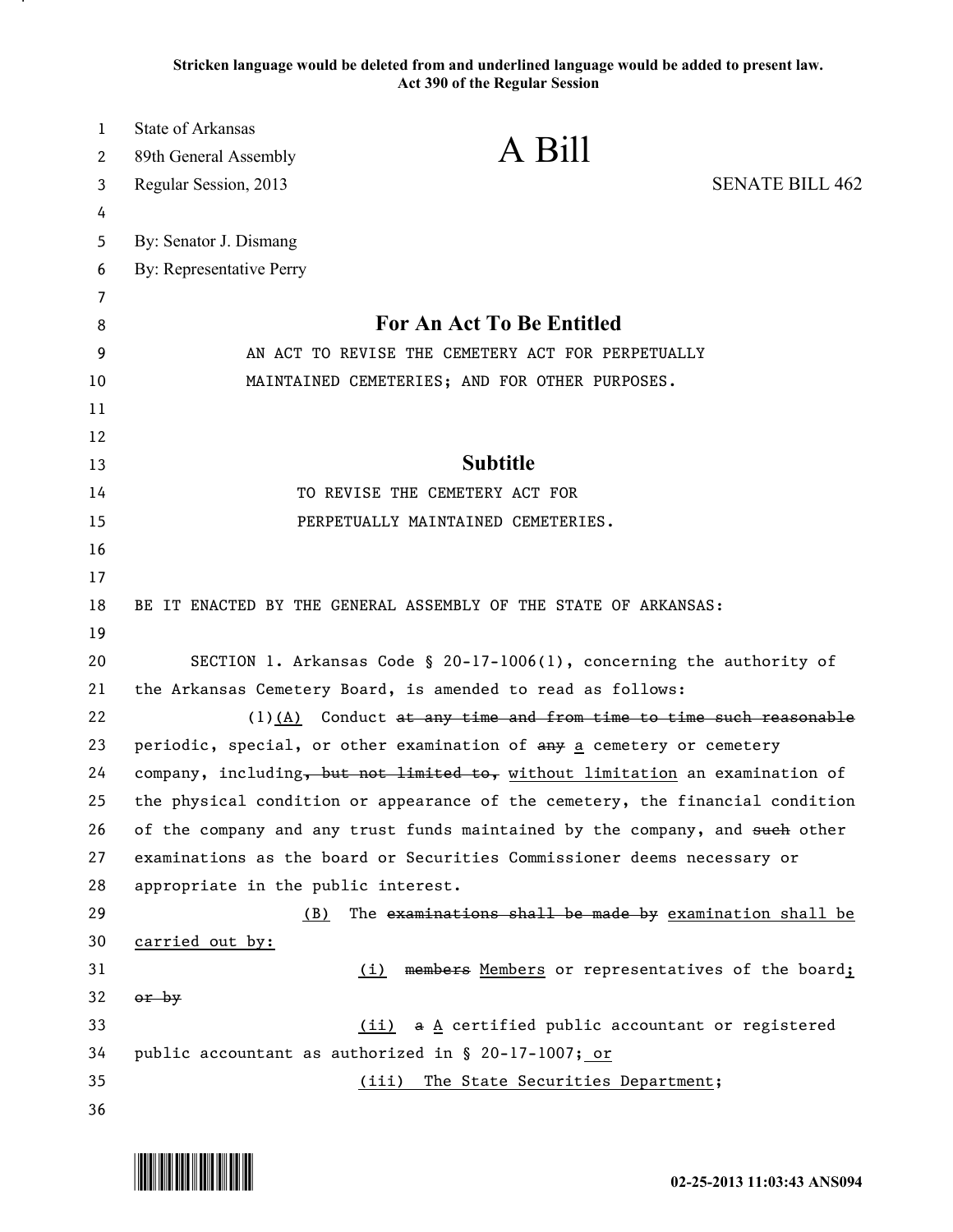SECTION 2. Arkansas Code § 20-17-1007(a), concerning examinations of cemeteries, is amended to read as follows: (a)(1)(A) Each A cemetery company examined in accordance with § 20-17- 4 1006 shall pay to the Arkansas Cemetery Board a fee for each for the examination as the board shall prescribe by rule: (i) Sixty dollars (\$60) per day for each examiner who conducts the examination; and 8 (ii) The amount necessary to reimburse the travel, meal, and lodging expenses of each examiner. (B) In addition, the cemetery company shall pay to the board the amount of expenses and stipends paid by the board to any board member examining the physical condition or appearance of a cemetery when the examination is ordered by the board on its own motion or on request of an interested individual. (2) However, all examinations shall be An examination shall be 16 conducted by at least one (1) examiner employee of the State Securities 17 Department or board member, and the examinations shall be conducted only 18 pursuant to an order of the board. SECTION 3. Arkansas Code § 20-17-1008, concerning application for a permit, is amended to add an additional subsection to read as follows: (e) The board may for good cause waive all or part of an application requirement of this section if an applicant is a state, city, or municipal government, or nonprofit organization as defined by the Internal Revenue Code, 26 U.S.C. § 501(c)(3). SECTION 4. Arkansas Code § 20-17-1013(a), concerning permanent maintenance funds, is amended to read as follows: 29 (a)(1)(A) The permanent maintenance fund is declared to be a trust fund for the purpose of administration, care, and maintenance of the 31 cemetery, including lots, graves, spaces, crypts, niches, and burial rights $_{\tau}$  or otherwise. (B) The principal of the permanent maintenance fund shall be preserved. (2)(A) The net income generated from the investment of the principal of the permanent maintenance fund shall be paid to and be

SB462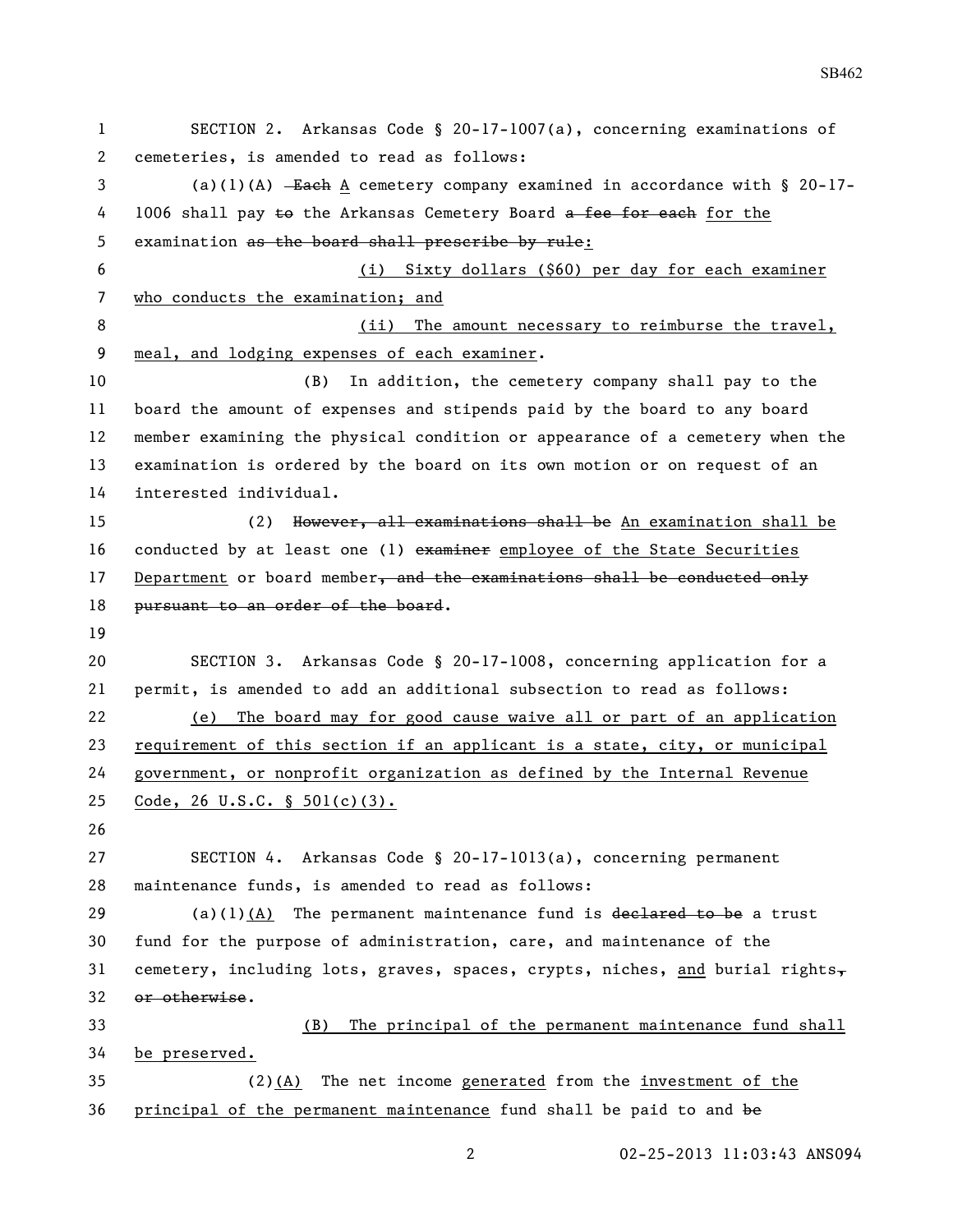1 exclusively used and expended by the owners, managers, or officers, and or directors of the cemetery company exclusively for the care and maintenance of the cemetery, including the payment of taxes and administrative expenses of

4 maintaining the fund and for no other purpose.

 (B) A cemetery company may add unused net income to the principal of the permanent maintenance fund.

 (3) The Except and provided in subdivision (a)(4) of this section, the principal of the permanent maintenance fund shall be invested 9 and remain invested in such securities and funds as are permitted by the laws of Arkansas for the investment of policy reserves of life insurance companies 11 as set forth in under § 23-60-101 et seq., and in the common trust funds of state or national banks.

13 (4)(A) However, any A permanent maintenance fund having assets of more than two hundred fifty thousand dollars (\$250,000) may invest not more than fifty percent (50%) of its assets in nonassessable common stocks 16 which are listed on a national securities exchange, preferred stocks meeting the requirements of § 23-63-815, and investment trust securities meeting the 18 requirements of  $\S$  23-63-820, and.

19 (B) the The diversification restrictions of § 23-63-805 20 shall do not apply to investments in investment trust securities.

 (5) In investing these funds, the trustee shall exercise the judgment and care under the circumstances then prevailing which persons of prudence, discretion, and intelligence exercise in management of their own affairs, not in regard to speculation, but in regard to the permanent disposition of their funds, considering the probable income and capital 26 appreciation as well as the probable safety of  $\frac{1}{k}$  the capital.

 (6)(A) For purposes of this section, no more than fifty percent (50%) of annual realized net capital gains on investments bought or acquired after January 1, 2013, may be considered income and used according to subdivision (a)(2) of this section.

 (B) All other net capital gains on investments shall be added to principal.

 SECTION 5. Arkansas Code § 20-17-1014(c), concerning trustees of permanent maintenance funds, is amended to add an additional subsection to read as follows: